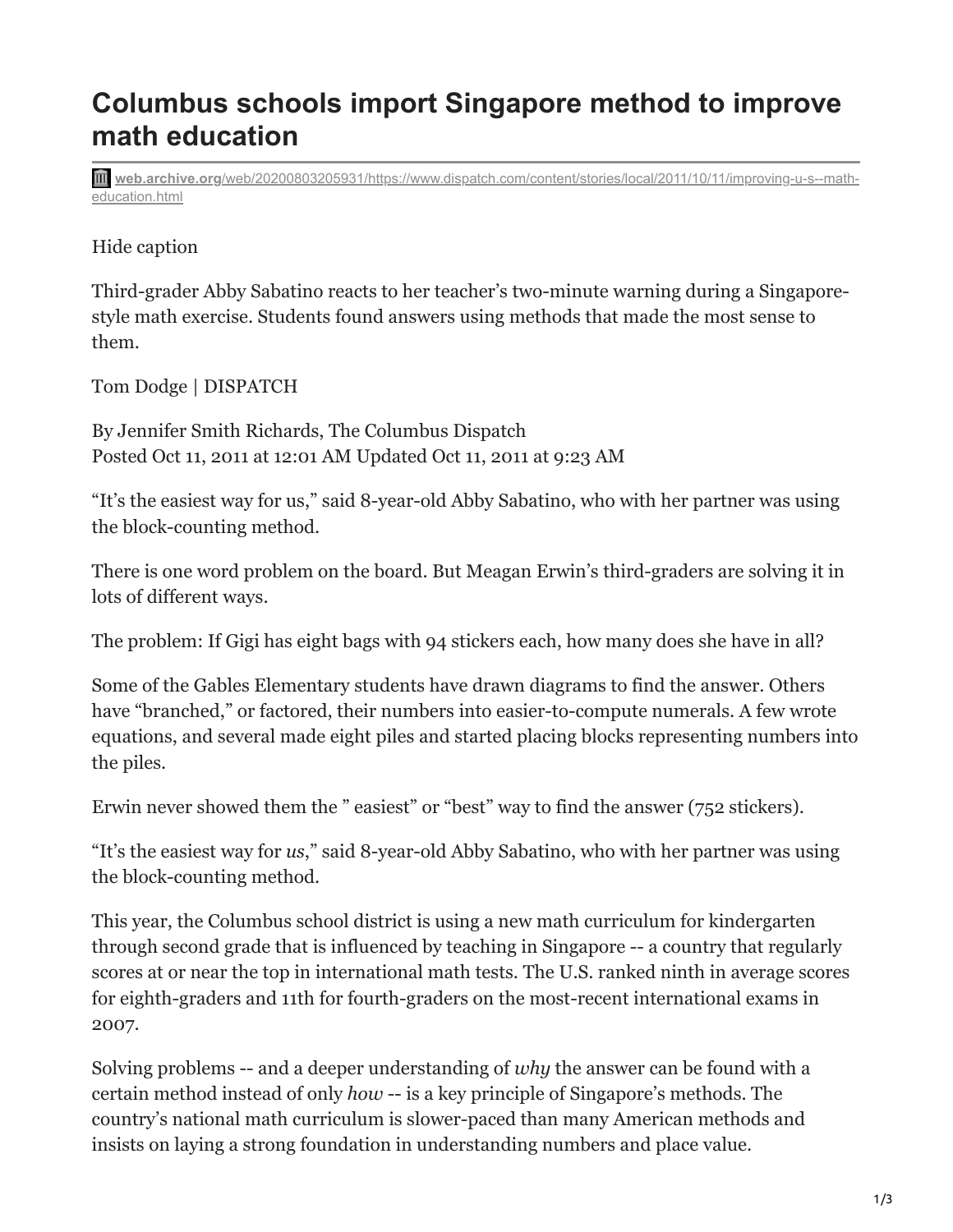Singapore's math curriculum moves students through phases, from the concrete to pictorial to abstract. The district chose to move away from so-called reform math, which relies more heavily on learning abstract mathematic concepts at the outset, in part because students who didn't have a strong foundation in number sense weren't as successful.

"If you understand how a number is made up, there's no stopping you," Erwin said.

About two decades ago, many central Ohio school districts shunned memorizing math facts in favor of focusing on more abstract understanding. Many still use the abstract-first approach, which includes playing games to reinforce concepts.

But a national math group and the new Common Core standards now favor a balanced approach to teaching math. Ohio last year adopted the new standards, and school districts will have to adjust their curricula to match them in the next couple of years.

Some Reynoldsburg teachers use Singapore strategies, too. And Dublin schools, where a group of parents led an assault against the district's "reform math" approach several years ago, now use a textbook and approach that includes some Singapore concepts.

Dublin officials agreed the last approach didn't work as well as they'd hoped.

"For many, many students, mathematics is a really abstract concept. They don't emerge from those early years of development with a firm understanding of what numbers represent," said Marge Mulcahy, who oversees Dublin's math program.

Singapore methods appear to do that, Mulcahy said.

Few Ohio districts have adopted the same textbooks that Singapore uses, although they are available and have been used in other states, said Brad Findell, a Columbus-based math consultant who works with districts as they write curricula.

In the Columbus district, Singapore textbooks are not being used, but the strategies are - including to intervene with students who need additional help. Math specialists trained in Singapore methods now are working in 10 elementary schools and in low-performing schools using federal School Improvement Grants.

"Teachers are seeing great gains in their students because they're starting to see relationships and the patterns that numbers have," said Twana Young, who oversees math and science teaching in the district. "We've balanced the 'procedural way' and 'conceptual way.' That's what Singapore does really well."

The district is revamping the math curriculum for grades three to five and expects to bring it to classrooms next school year.

[jsmithrichards@dispatch.com](mailto:jsmithrichards@dispatch.com)